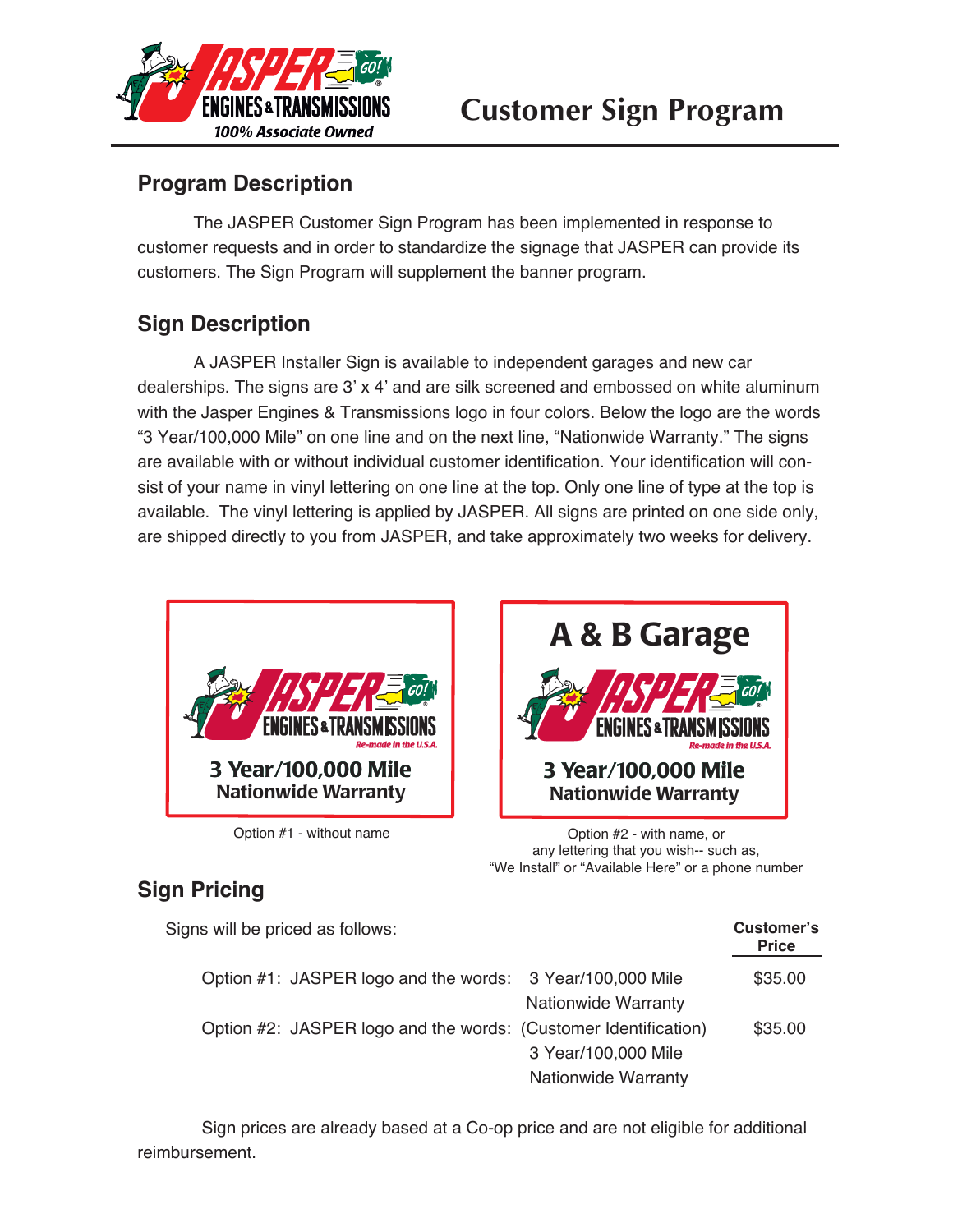#### **Other Available Signs**

JASPER has a Fleet Sign and Marine Sign available as well. The Fleet Sign contains only the logo and can be personalized with your business name, or other information, on one line at the top and additional information such as website, phone number, etc., at the bottom. The Fleet Sign is available for those businesses for whom advertising the warranty is not applicable to their needs.

The Marine Sign can be personalized with your business name, or other information, on one line at the top.

Both signs are priced at \$35.00 each with or without additional lettering.

 Sign prices are already based at a Co-op price and are not eligible for additional reimbursement.



 All signs must be ordered by your JASPER Sales Representative and paid for in advance unless an "open account" status has already been established.